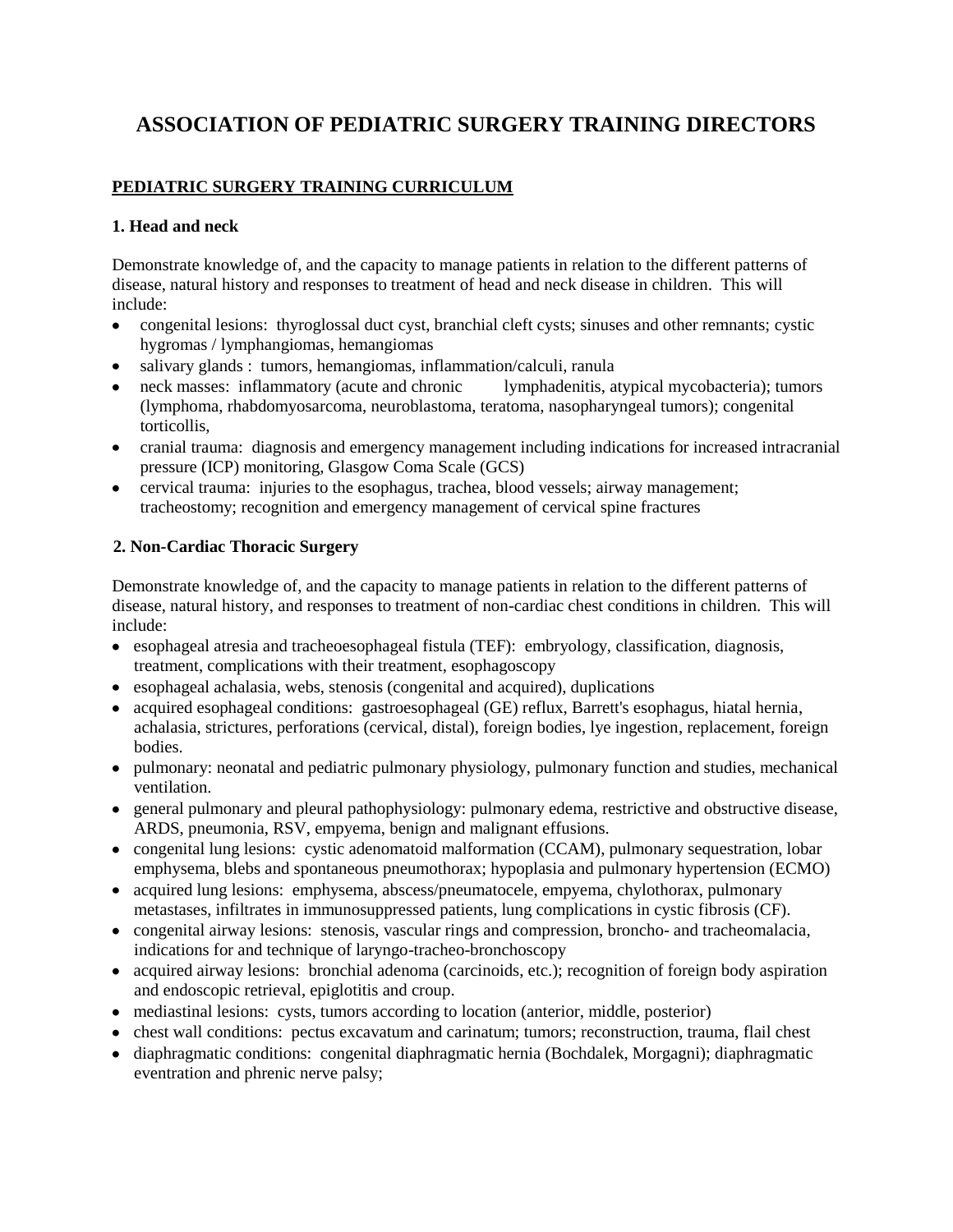# **3. Abdomen**

Demonstrate knowledge of, and the capacity to manage patients in relation to the different patterns of disease, natural history, and responses to treatment of abdominal disease in children. This will include:

- gastrointestinal physiology: secretion, absorption, motility, blood supply; continence, defecation;  $\bullet$ short bowel syndrome, intestinal adaptation
- general gastrointestinal pathophysiology; physiologic testing (manometry, pH study) upper and lower GI endoscopy indications and recognition of findings, ascities
- gastric conditions: pyloric stenosis (including physiologic disturbances), antral web; spontaneous perforation, gastric volvulus, antral dysmotility; stress ulcer, gastritis and other forms of acid/peptic disease
- duodenal conditions: atresia, stenosis, webs (including windsock variant); diverticula, duplications;  $\bullet$ peptic ulcer
- small intestinal conditions: malrotation, jejunoileal atresia / stenosis, meconium ileus and equivalent; meconium peritonitis, Meckel's diverticulum and related vitelline duct anomalies; necrotizing enterocolitis (NEC); intussusception; duplications, mesenteric cysts; neoplasms; Crohn's disease; congenital bands, mesenteric defects, bowel obstruction
- colonic conditions: appendicitis; inflammatory bowel disease, typhlitis; meconium plug syndrome,  $\bullet$ intestinal pseudo-obstruction; Hirschsprung's disease, neuronal intestinal dysplasia; colonic atresia, polyps (juvenile, familial, adenomatous)
- anorectal conditions: imperforate anus (associated with cloaca, all levels and variants), fissures,  $\bullet$ abscesses, fistulae, condylomata, rectal prolapse; constipation, fecal incontinence, anal stenosis and rectal duplications, sacral anomalies.
- hepatic conditions: congenital and acquired liver cysts, trauma, tumors (see oncology section); portal hypertension; liver abscess
- biliary conditions: biliary atresia, biliary hypoplasia; bile duct perforation, choledochal cyst; gallstones, acute/chronic cholecystitis; physiologic jaundice, neonatal and pediatric cholestatic syndromes; portal hypertension, liver transplantation (indications, complications, results)
- splenic conditions: hereditary spherocytosis, thalassemia, sickle cell disease; red blood count (RBC) enzyme deficiencies (pyruvate-kinase, hexose-kinase); other hemolytic anemias, idiopathic thrombocytopenic purpura (ITP); Gaucher's disease, splenic cyst, lymphangioma, abscess
- pancreatic conditions: cystic fibrosis; pancreas divisum, annular pancreas; pancreatitis (trauma, lipid, steroid, drug induced, gallstone induced, ductal anomaly); congenital cysts, pseudocysts, tumors, hyperinsulinism
- abdominal wall conditions and defects: gastroschisis, omphalocele and variants; all hernias (umbilical, inguinal, epigastric, femoral, etc.); vitelline duct remnants; umbilical granulomas, exstrophy
- abdominal trauma: intestinal trauma, lap belt injury; hepatic trauma (operative and non-operative management, hemophilia); splenic trauma (non-operative management, indications for surgery, splenorrhaphy, partial splenectomy, vaccines, prophylactic antibiotics, splenectomy risks)

# **4. Genitourinary Tract Conditions**

Demonstrate knowledge of, and the capacity to manage patients in relation to the different patterns of disease, natural history, and responses to treatment of genitourinary conditions in children. This will include:

- penis: phimosis, paraphimosis, balanitis, circumcision (indications and contra-indications, including complications and their treatment), hypospadias
- inguinoscrotal area: cryptorchidism, varicocele, hydrocele, acute scrotum (torsion, etc.)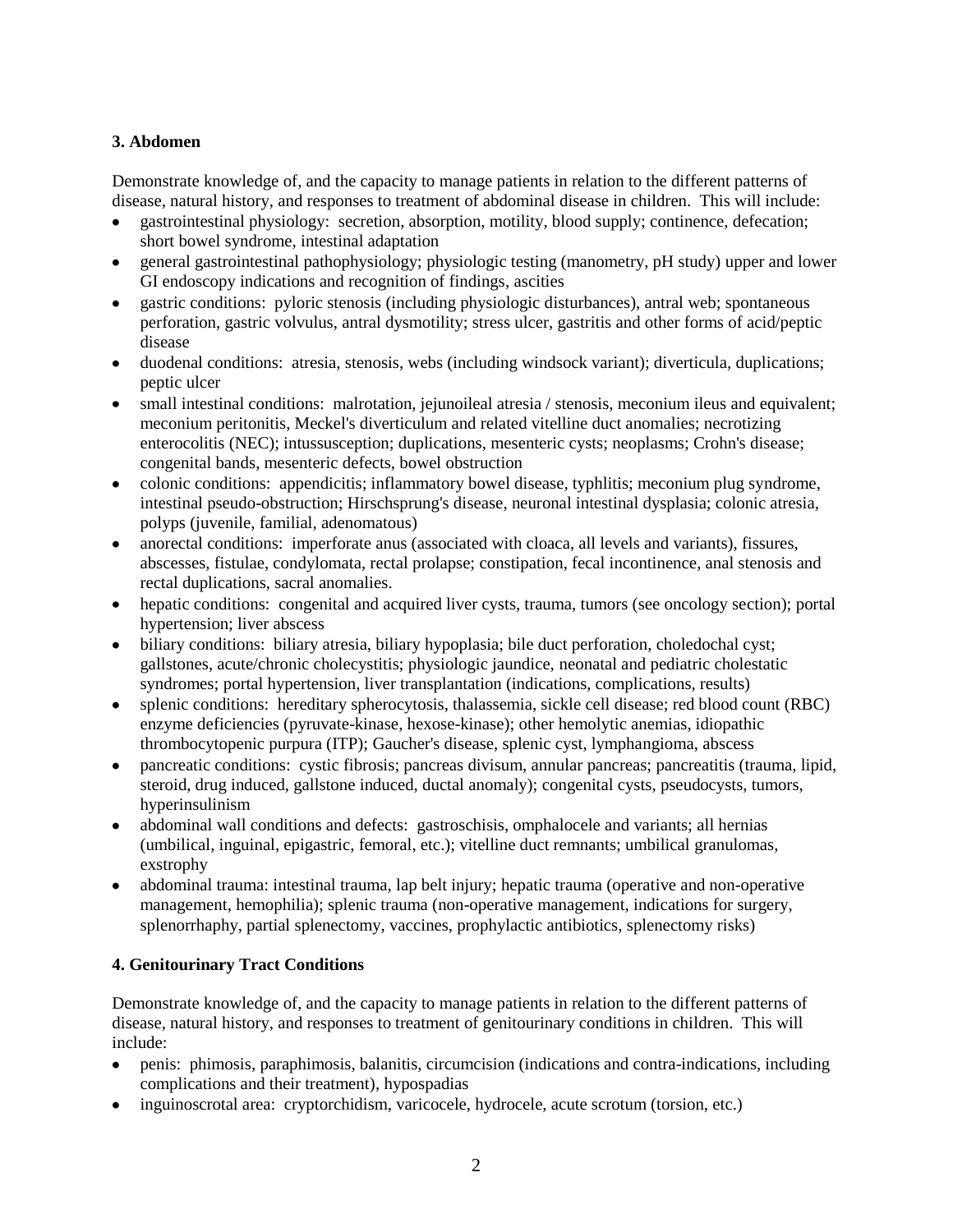- bladder: exstrophy (bladder, cloacal); urachal anomalies, reflux, urinary tract infection
- kidney: cystic renal diseases, ureteral duplications, posterior urethral valves
- gonadal tumors: testicular (benign and malignant, including teratomas), other germ cell and non-germ cell tumors, paratesticular rhabdomyosarcoma, metastatic i.e. leukemia
- trauma: kidney, ureter, bladder with adequate knowledge of pelvic fractures and urethral injuries  $\bullet$
- renal failure: dialysis and complications (access)

# **5. Gynecologic Conditions**

Demonstrate knowledge of, and the capacity to manage patients in relation to the different patterns of disease, natural history, and responses to treatment of gynecologic conditions in children. This will include:

- congenital conditions: cloaca, vaginal atresia, hemato/hydro(metro)colpos, bifid vagina, duplex uterus, urogenital sinus
- inflammatory conditions: pelvic inflammatory disease, vulvovaginitis, vulvar abscess, fusion labia minora
- traumatic/mechanical conditions: vaginal laceration, child abuse; torsion (normal ovary, cyst, tumor)
- neoplastic conditions: ovarian cysts (follicular, teratomatous, carcinomatous, serous, mucinous); ovarian solid tumors (yolk sac, teratoma, carcinoma, theca/lutein, arrhenoblastoma, dysgerminoma); vaginal and uterine tumors (yolk sac, rhabdomyosarcoma); vulvar lesions (cysts, nevi, hemangioma)

## **6. Disorders of sexual differentiation**

Pediatric surgeons will, in collaboration with other health professionals, care for children with disorders of sexual differentiation. They must therefore demonstrate the genetic and molecular knowledge of, and the capacity to manage patients with these conditions based different patterns of disease, natural history, responses to treatment and ethical implications of gender assignment. This will include patients with adrenogenital syndrome (variants, enzyme deficiencies, diagnosis and treatment), mixed gonadal dysgenesis, true- and pseudo- hermaphroditism, testicular feminization syndrome and its variants, and gonadal tumors that may develop in these patients.

## **7. Endocrine Anomalies**

Pediatric surgeons will, in collaboration with other health professionals, care for children with endocrine anomalies. They must therefore demonstrate knowledge of, and the capacity to manage patients with these conditions based on different patterns of disease, natural history, and responses to treatment. This will include:

- thyroid: hyperthyroidism (diagnosis, medical therapy, management of thyroid storm, preparation for surgery, surgical techniques); thyroiditis; tumors (role of FNAC [fine-needle aspiratory cytology], other diagnostic techniques; therapy by type, multiple endocrine neoplasia syndromes); management of thyroid mass following neck irradiation; postoperative management (hypocalcemia, respiratory distress, recurrent nerve palsy, follow-up for malignancy), papillary and follicular tumors, medullary carcinoma.
- parathyroid conditions: hypoparathyroidism; hyperparathyroidism (primary, secondary, tertiary)
- breast conditions: neonatal hypertrophy, mastitis; gynecomastia; nipple discharge; fibroadenoma, fibrocystic disease; cystosarcoma phyllodes; premature thelarche
- gastrointestinal problems: gut hormones; all endocrine disorders affecting the gastrointestinal tract
- pancreatic conditions: hyperinsulinism (newborn adenoma vs. neonatal pancreatic dysplasia, diagnosis, medical and surgical treatment; older child - adenoma, hyperplasia); Tumors (islet cell tumors, VlPoma, gastrinoma including Zollinger-Ellison (Z-E) syndrome); (see gastrointestinal and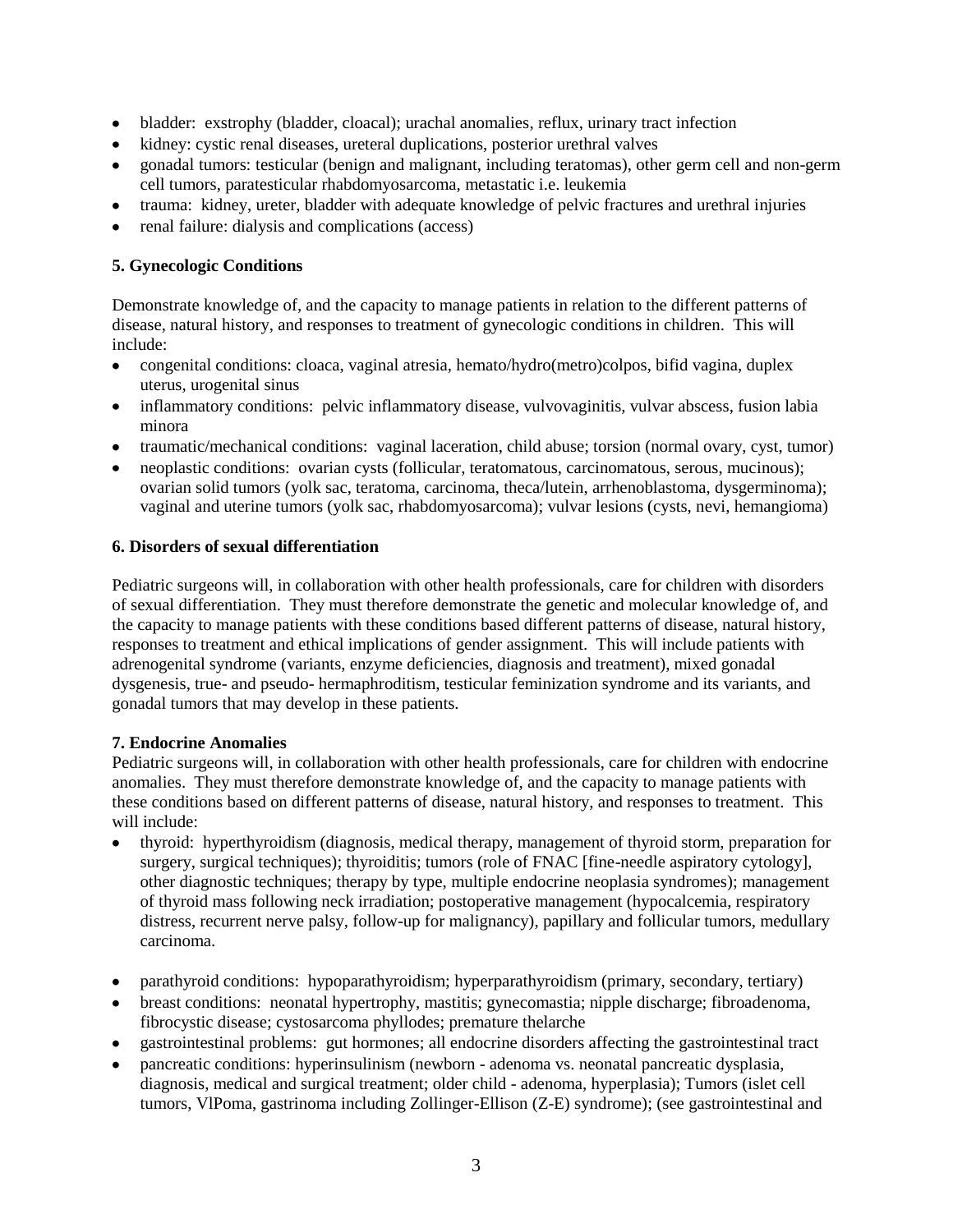trauma sections)

adrenal conditions: adrenocortical tumors (aldosteronoma - Conn's syndrome ; Cushing's syndrome -hyperplasia vs. carcinoma ; virilizing tumors) ; pheochromocytoma (diagnosis, sites including extraadrenal, bilateral, localization techniques, surgery - perioperative blood pressure control, technique, search for multiple/extra-adrenal tumors); (see section on tumors)

# **8. Oncology**

Pediatric surgeons will, in collaboration with other health professionals, care for children with cancer. They must therefore demonstrate knowledge of, and the capacity to manage patients with these conditions based on the different patterns of disease, natural history, and responses to treatment. This will include:

- general principles: oncogenes, DNA-flow cytometry (diploid, aneuploid); paraneoplastic and tumorassociated syndromes (e.g., opsomyoclonus); hyperthermia, immunotherapy, radiation biology, immunosuppression and opportunistic infections, cancer nutrition, chemotherapy and drug action; surgical complications of chemotherapy and bone marrow transplantation
- renal tumors: Wilms' tumor, mesoblastic nephroma, nephroblastomatosis, adenocarcinoma, rhabdoid tumor, and renal cell carcinoma
- adrenal tumors: neuroblastoma, ganglioneuroblastoma, carcinoma
- liver tumors: benign (hemangioma, hemangiomatosis, hemangioendothelioma, hamartoma, adenoma, focal nodular hyperplasia [FNH]); malignant (hepatoblastoma, hepatocellular carcinoma)
- soft tissue sarcomas and other tumors: rhabdomyosarcoma (all sites; principles of therapy according to site/histology), fibrosarcoma, leiomyosarcoma, liposarcoma, neurofibromas
- teratomas: sacrococcygeal and gonadal tumors with embryology, pathology, familial teratomas, associated syndromes; other teratoma sites
- lymphoma: Hodgkin's Disease; Non-Hodgkin's Disease, including pathology (surface markers), sites, patterns of presentation including post-transplantation lymphoproliferative disease (PTLD)
- bone tumors: osteogenic sarcoma and Ewing's sarcoma (including peripheral neuroectodermal tumors [PNET]) as they relate to pediatric surgical intervention (rib resection, lung metastases, etc.)

# **9. Critical Care**

Pediatric surgeons, in coordination with pediatric intensivists and other health professionals, will care for critically ill children. They must therefore demonstrate knowledge of, and the capacity to manage patients with these conditions based on the different patterns of disease, natural history, and responses to treatment. This will include:

- $\bullet$ fluids and electrolytes: maintenance requirements, management of dehydration, third-space loss; renal output, acid-base equilibrium; correction of perioperative electrolyte disturbances
- shock: hypovolemic (hemodynamic monitoring, resuscitation, crystalloid vs. colloid), cardiogenic (inotropic agents, etc.), septic (hyperdynamic state, fluid resuscitation, Swan-Ganz monitoring, antibiotics)
- cardiovascular: monitoring, heart failure, pharmacologic treatment  $\bullet$
- pulmonary physiology: normal lung function and volumes, ventilation/perfusion abnormalities; ventilators (pressure vs. volume cycled, positive end-expiratory pressure [PEEP], continuous positive airway pressure [CPAP], intermittent mandatory ventilation [IMV], high frequency and jet ventilation); adult respiratory distress syndrome [ARDS]
- nutrition: normal caloric requirements by age group, carbohydrate, fat and protein contributions and concentrations, vitamins, trace elements, minerals; nutritional assessment techniques; enteral vs. parenteral nutrition; enteral formulas, defined diets; parenteral nutrition (peripheral vs. central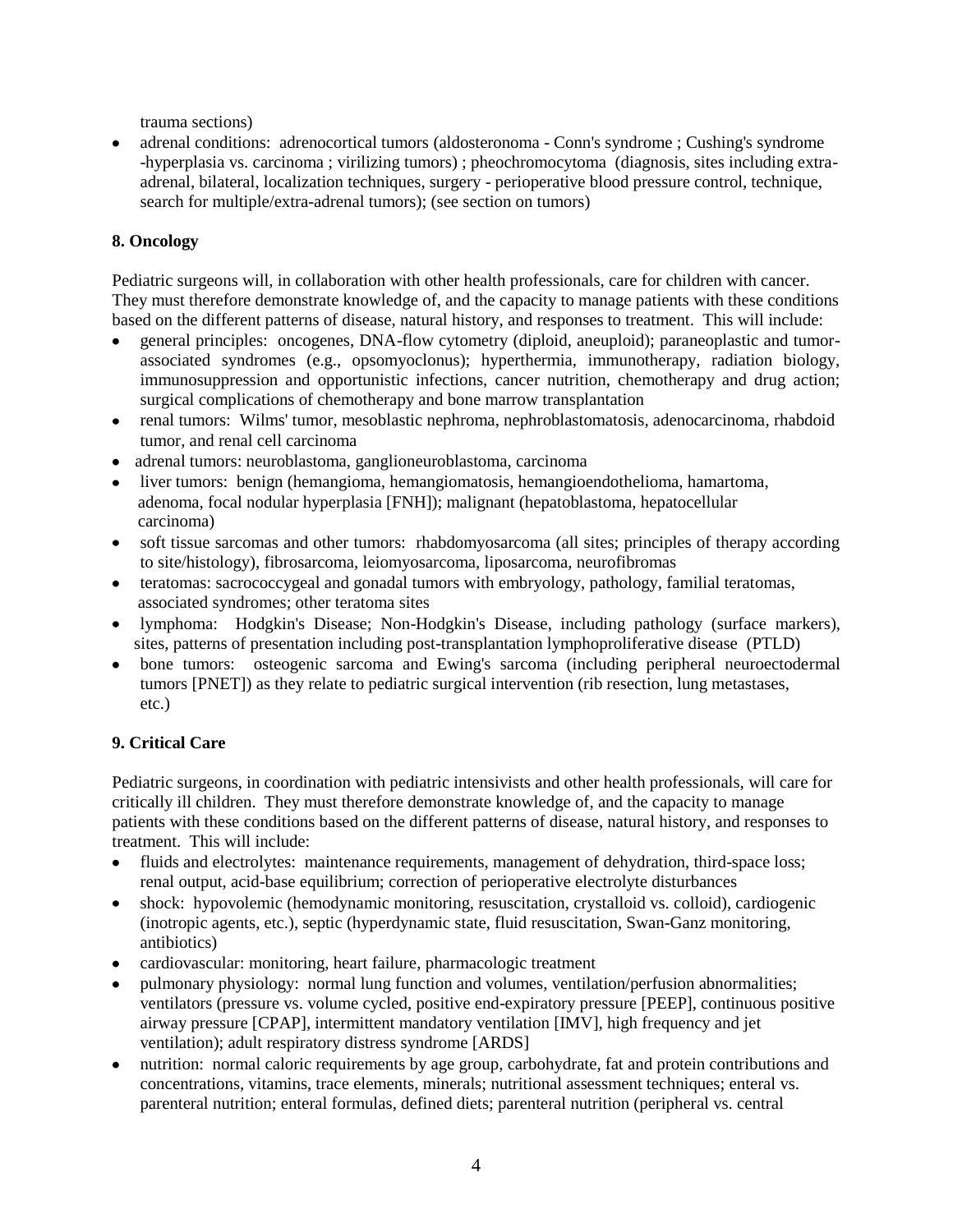solutions, techniques, complications), influence of disease on nutritional requirements (trauma, burns)

- coagulation: normal coagulation cascade; management of specific coagulation disorders (hemophilia, von Willebrand's disease, diffuse intravascular and consumptive coagulopathy, fibrinolysis, sick platelet syndrome, idiopathic thrombocytopenia purpura, thrombosis; effects of heparin, anti-platelet agents, thrombolytics
- infection and immunity: nosocomial infections, wound infections (strep, clostridia, mixed, etc),  $\bullet$ varicella, hemolytic–uremic syndrome, congenital immunodeficiency syndromes and acquired (AlDS, acquired immunodeficiency syndrome)
- anesthesia: inhalation agents, muscle relaxants, recognition and management of malignant hyperthermia; differential diagnosis and treatment of cardiac arrest during surgery; management of postoperative pain in infants and children
- extra-corporeal membrane oxygenation (ECMO): indications in neonates and older children, techniques of cannulation, monitoring, and complications

# **10. Trauma and Burns**

Pediatric surgeons, in coordination with other health professionals, will care for critically injured children. They must therefore demonstrate knowledge of, and the capacity to manage patients with these conditions based on the different patterns of injury, impending disability, and responses to treatment. This will include:

- trauma: demographics, epidemiology; recognizable patterns of injury (i.e., seat belt syndrome, patterns of child abuse); initial priorities; principles of operative and non-operative management of head, neck, chest, abdomen, pelvis, genitourinary and extremity trauma
- trauma management; initial assessment, venous access, cardiac tamponade and contusion, tension pneumothorax, aortic and other vascular disruption
- head injury, intracranial pressure (monitoring and treatment), intracranial hematomas, skull fracture,  $\bullet$ nerve injury.
- thoracic trauma (as above)\_
- abdominal trauma : blunt and penetrating, all grades of hepatic and splenic injury, pancreatic contusion and transaction (all forms of evaluation and management) gastrointestinal and genitourinary, seat belt injury.
- musculoskeletal: pelvic fractures, long bone fractures and stabilization, dislocations and complications, compartment pressures
- soft tissue: tetanus, snake bite, crush injury and rhabdomyolysis, wound infection
- burns: pathophysiology of severe burn injury; airway evaluation and management fluid resuscitation (initial and maintenance); electrical burns, escharotomy, nutritional management, excision and grafting, topical agents and dressings, allo- and zenografts
- battered children and patterns of injury, child abuse
- Injury prevention

## **11. Neonatology**

Pediatric surgeons will, in coordination with neonatologists and other health professionals, care for premature and ill newborns. They must therefore demonstrate knowledge of and the capacity to manage patients with these conditions based on the different patterns of disease, natural history, and responses to treatment. This will include:

physiology of the premature infant: comparison with small for gestational age infants, complications, fluid requirements, thermal neutrality, response to cold, metabolic rate, renal function, hepatic immaturity, formulas and caloric requirements, etc.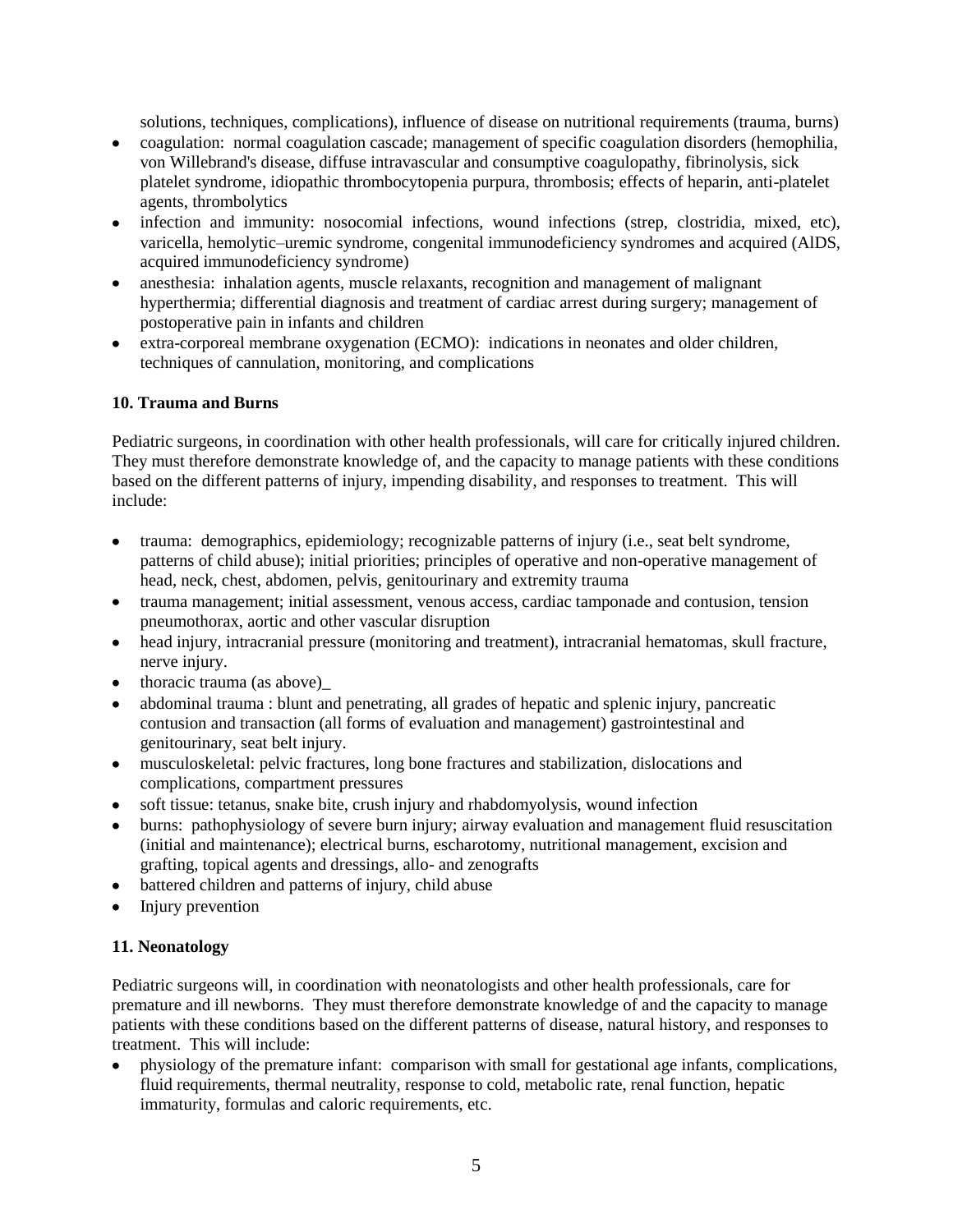- Congenital and acquired cardiac anomalies: VACTERL, implications of cyanotic and noncyanotic lesions, patent ductus arteriosus, coarctation
- hyperbilirubinemia: physiology, phototherapy, exchange transfusion, cholestasis hypoglycemia, hypocalcemia
- intracranial bleeding: staging, techniques of diagnosis, site of blood, management, outcome
- newborn respiratory distress syndrome: etiology, diagnosis, treatment, complications
- neonatal sepsis: immune status (comparison of premature and full-term infant), diagnostic workup, bacteriology, treatment, pharmacokinetics, TORCH infections

## **12. Skin and Subcutaneous Tissues**

It is important for pediatric surgeons to demonstrate knowledge of and the capacity to manage patients in relation to the different patterns of disease, natural history, and responses to treatment of cutaneous and subcutaneous conditions in children. This will include skin and subcutaneous lesions (nevi, nevus sebaceous, pilomatrixoma, juvenile melanoma; vascular malformations and their classification (with associated syndromes and conditions), lipoma; dermoid and epidermoid cyst), ingrown toenails and paronychia; and pilonidal sinus and abscess.

## **13. Transplantation**

Pediatric surgeons will, in collaboration with other health professionals, be involved in the care of children with organ transplants or awaiting transplantation. They must therefore demonstrate knowledge of the indications for pediatric liver, kidney, small bowel transplants, and of immunosuppressive agents (effects and complications).

#### **14. Fetal Medicine**

Pediatric surgeons are an integral part of the prenatal evaluation of parents and infants with a known surgical disease. Pediatric surgeons participate in a number of ways in this prenatal management.

- Prenatally diagnosed surgical conditions: pediatric surgeons are often involved in counseling of future parents of fetuses with gastroschisis, omphalocele, congenital diaphragmatic hernia, cystic adenomatoid malformation of the lung (CCAM), pulmonary sequestrations, congenital tumors (teratomas), ovarian and abdominal masses and cysts, esophageal atresia, and others. Counseling includes a description of the condition and its scope, treatment options, complications and long-term outcome.
- Conditions that may require immediate intervention at birth, in particular those lesions and conditions that may compromise the airway and breathing of the fetus: the surgeon plays a central role in the planning and performance of ex-utero, intrapartum (EXIT) procedures, in conjunction with members of the maternal-fetal medicine, neonatology and anesthesia departments; planning includes prenatal, preoperative imaging and discussions regarding timing of the intervention.
- Many more indications for fetal surgery have been proposed over the last two decades; although most have not stood the test of time and are no longer considered appropriate, the pediatric surgeon needs to know these conditions and understand the rationale for fetal intervention, the reasons for failure of this approach and the current treatment options and outcomes. Conditions include congenital diaphragmatic hernia, myelomeningocele, congenital hydrocephalus, hypoplastic left (and right) heart syndrome and aortic (pulmonary) stenosis, urinary tract obstruction and abdominal wall defects.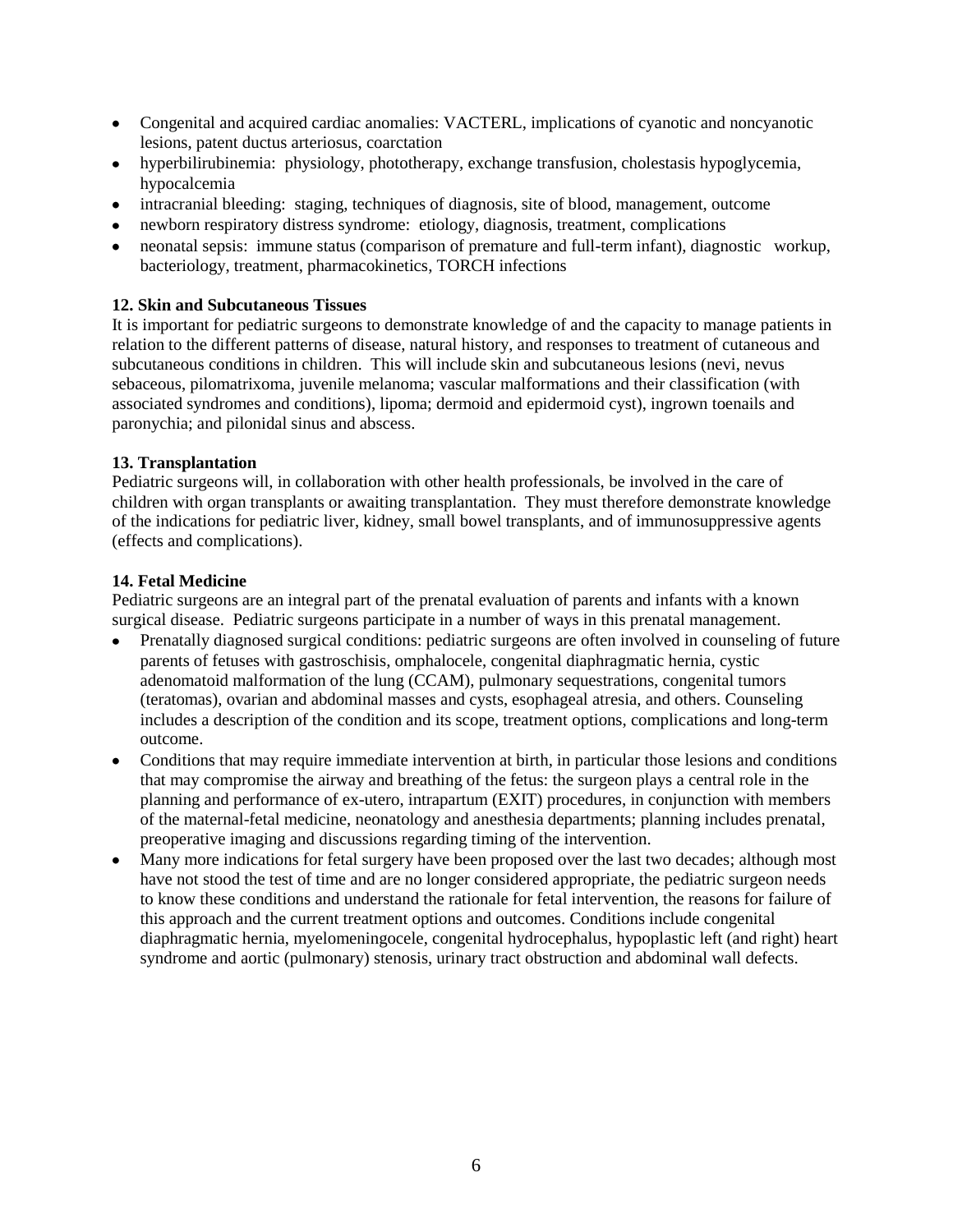# **PRIMARY SKILLS OBJECTIVES**

By the end of training, the resident should have acquired and demonstrated the following generic skills, as they apply to a pediatric surgical practice. Please refer to the Resident Evaluation Form for an outline of the management and procedural examples for competency based achievement as the residency progresses

## *a. Surgical Skills*

The resident is expected to be able to perform independently the full spectrum of operative interventions related to the primary pediatric surgery conditions listed above. Several additional areas of skill expertise are listed below.

# *b. Trauma*

The Pediatric Surgery resident is expected to:

- function as a trauma team leader
- function as the operating surgeon for pediatric multiple trauma patients, and as supervising surgeon in  $\bullet$ an operating room in which several specialty groups may be working simultaneously, if required
- have primary responsibility for the non-operative care of the trauma patient including burns
- be able to obtain airway and vascular access in the trauma patient, and perform appropriate diagnostic procedures

# *c. Endoscopy*

The resident should be familiar with the indications, techniques and complications of:

- laryngoscopy, bronchoscopy
- esophagoscopy  $\bullet$
- thoracoscopy  $\bullet$
- $\bullet$ laparoscopy
- cystoscopy
- $\bullet$ proctosigmoidoscopy

The resident must also know the basics of cystoscopy and vaginoscopy as applied to the treatment of ambiguous genitalia and imperforate anus.

## *d. Other Procedures*

The resident should be familiar with the indications, techniques and complications of:

- central line insertion or other vascular cannulation (temporary and long-term, implantable ports,  $\bullet$ ECMO)
- tracheostomy, gastrotomies and other enterostomies, pleural and peritoneal based shunts, intestinal and airway dilatation techniques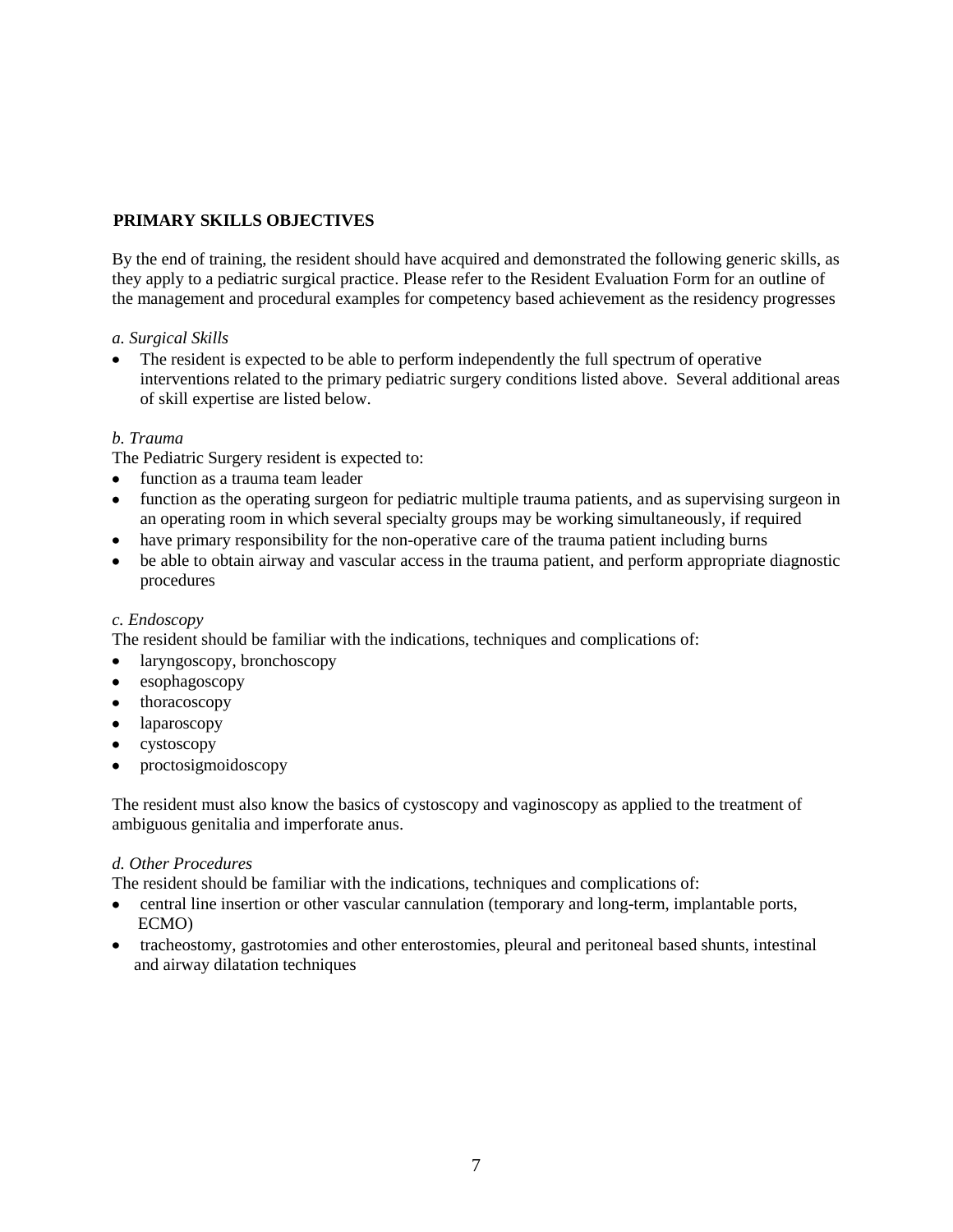# **COMPETENCY BASED OBJECTIVES**

The resident is expected to demonstrate an appreciation of the unique psychological needs of pediatric patients and their families and must be able to deal effectively and compassionately with family members. They should develop an understanding of the ethical principles as related to the complex issue of congenital abnormalities and as applied to children undergoing medical treatment, participating in research, etc. They should demonstrate an appreciation of the economic factors that influence decision making and the impact of such factors on families. They are expected to be aware of legal issues regarding consent, confidentiality and refusal of treatment.

The resident should communicate effectively with the hospital's physicians, nurses, other health professionals and health-related agencies. He/she should be able to act in a consultative role with other physicians and health professionals. The resident should demonstrate high standards of ethical behavior and respect the dignity of patients and colleagues, including their age, culture, disabilities, ethnicity, gender and sexual orientation. They should demonstrate integrity, honesty, compassion and empathy in caring for the patients. He/she is expected to maintain comprehensive, timely and legible medical records.

# **1) Patient Care**

## *General Requirements*:

- Provide care that is compassionate, appropriate, and effective for the treatment of surgical problems of infants and children. Obtain and synthesize relevant history from patients, their families and the community.
- Establish a therapeutic relationship with patients and their family and discuss appropriate information with the health care team.
- Listen effectively.
- Demonstrate effective communication skills.
- Maintain adequate records.

## *Specific Requirements*:

- Demonstrate an appreciation of the unique psychological needs of pediatric patients.
- Demonstrate an appreciation of the unique relationship between pediatric patients and their families and be able to deal effectively and compassionately with family members by establishing therapeutic relationships.

## **2) Interpersonal and Communication Skills**

#### *General Requirements*:

- Consult effectively with other physicians and health care professionals.
- Contribute effectively to other interdisciplinary team activities.  $\bullet$

## *Specific Requirements*:

Effectively use the team approach in the management of critically and chronically ill patients, such as newborns with congenital anomalies and children with cancer, inflammatory bowel disease, or transplantation.

## **3) Practice-Based Learning and Improvement**

## *General Requirements*: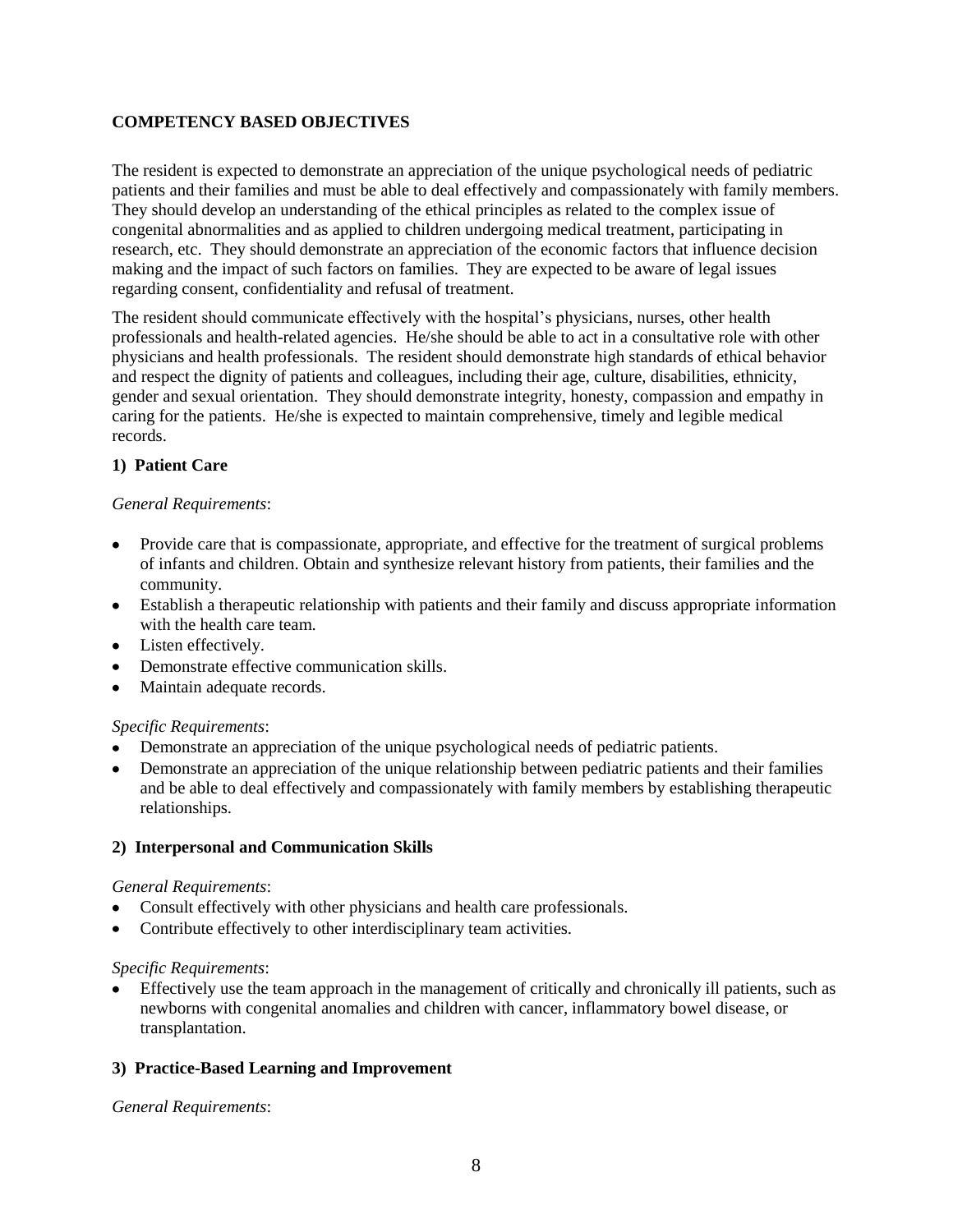- Utilize resources effectively to balance patient care, learning needs, and outside activities.
- Allocate finite health care resources wisely.
- Work effectively and efficiently in a health care organization.
- Utilize health care technology to optimize patient care, life-long learning and other activities.

# *Specific Requirements*:

- Demonstrate an appreciation of the economic factors that influence decision-making and the impact of such factors on families.
- Understand the principles and practice of quality assurance and improvement, and actively participate in hospital-based quality assurance and improvement programs.

# **4) Systems-Based Practice**

# *General Requirements*:

- Identify the important determinants of health affecting patients and the larger context and system of health care with the ability to effectively call on system resources to provide care that is of optimal value.
- Contribute effectively to improved health of patients and communities and importantly, injury prevention.
- Recognize and respond to those issues where advocacy is appropriate.

# *Specific Requirements*:

- As an example, the resident should be knowledgeable about appropriate use of car safety restraints according to the child's size (i.e. rear-facing infant seats, forward-facing car seats, booster seats, lapshoulder belts).
- Contribute to health-maintenance advocacy for children, including such areas as travel safety, helmet use, children operating machinery or motorized vehicles and accessibility to firearms.

# **5. Medical Knowledge**

## *General Requirements*:

- Develop, implement and monitor a personal continuing education strategy.
- Critically appraise sources of medical information to formulate evidence based practices.
- Facilitate learning of patients, house staff/students and other health care professionals through formal and informal teaching opportunities.
- Understand and appreciate the patterns of study and review that will constantly update the knowledge, technical skills and innovations that will maintain competence in the future.

## *Specific Requirements*:

Contribute to development of new knowledge to foster the academic growth of the specialty of Pediatric Surgery by participating in scholarly work.

## **6. Professionalism**

## *General Requirements*:

- Deliver the highest quality care with integrity, honesty and compassion.
- Exhibit appropriate personal and interpersonal professional behaviors.
- Practice medicine ethically consistent with one's obligations as a physician.